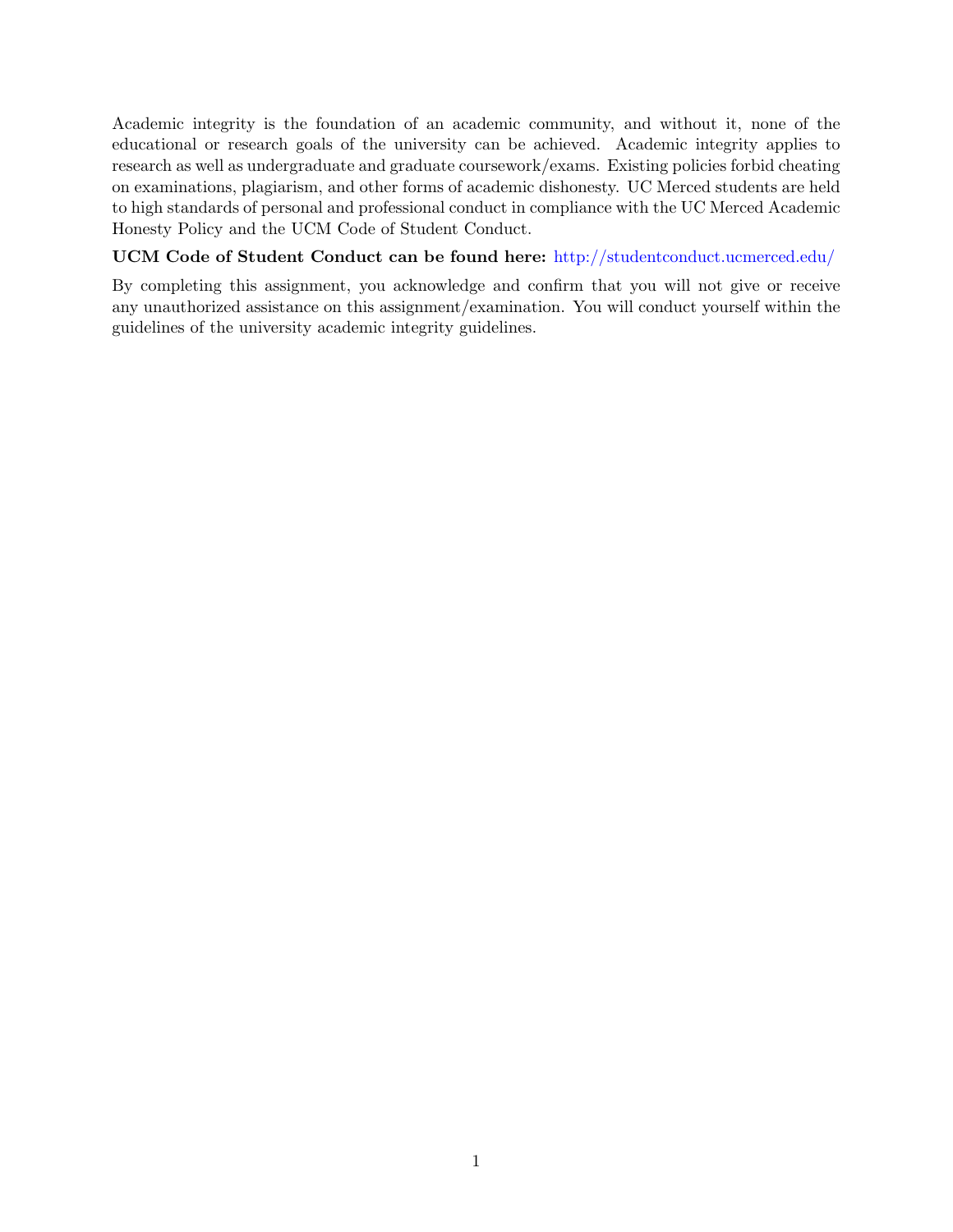# Applied Mathematics, Ordinary Differential Equations Preliminary Exam—January 2021 January 13, 2021 9am-1pm

## Instructions and advice:

- For each problem, read carefully every single question. Then, read carefully every single question again.
- Within each problem, questions are often largely independent. Not answering a question will not necessarily prevent you from answering the following ones.
- Make sure to justify all your answers.
- Good luck!

Problem 1: Qualitative Analysis

<span id="page-1-0"></span>

1. We consider the following ordinary differential equation

$$
y' = \frac{e^t}{t^2 + 1}y.\tag{1}
$$

- (a) Among the four functions  $y_{i-1..4}$  plotted on figure [1,](#page-1-0) determine which ones are likely to be a solution of the above equation and which ones are unlikely to.
- (b) Compute the second-order derivative of the solution  $y''$  as a function of y. What can you say about the convexity of the solution?
- 2. For each of the following ODE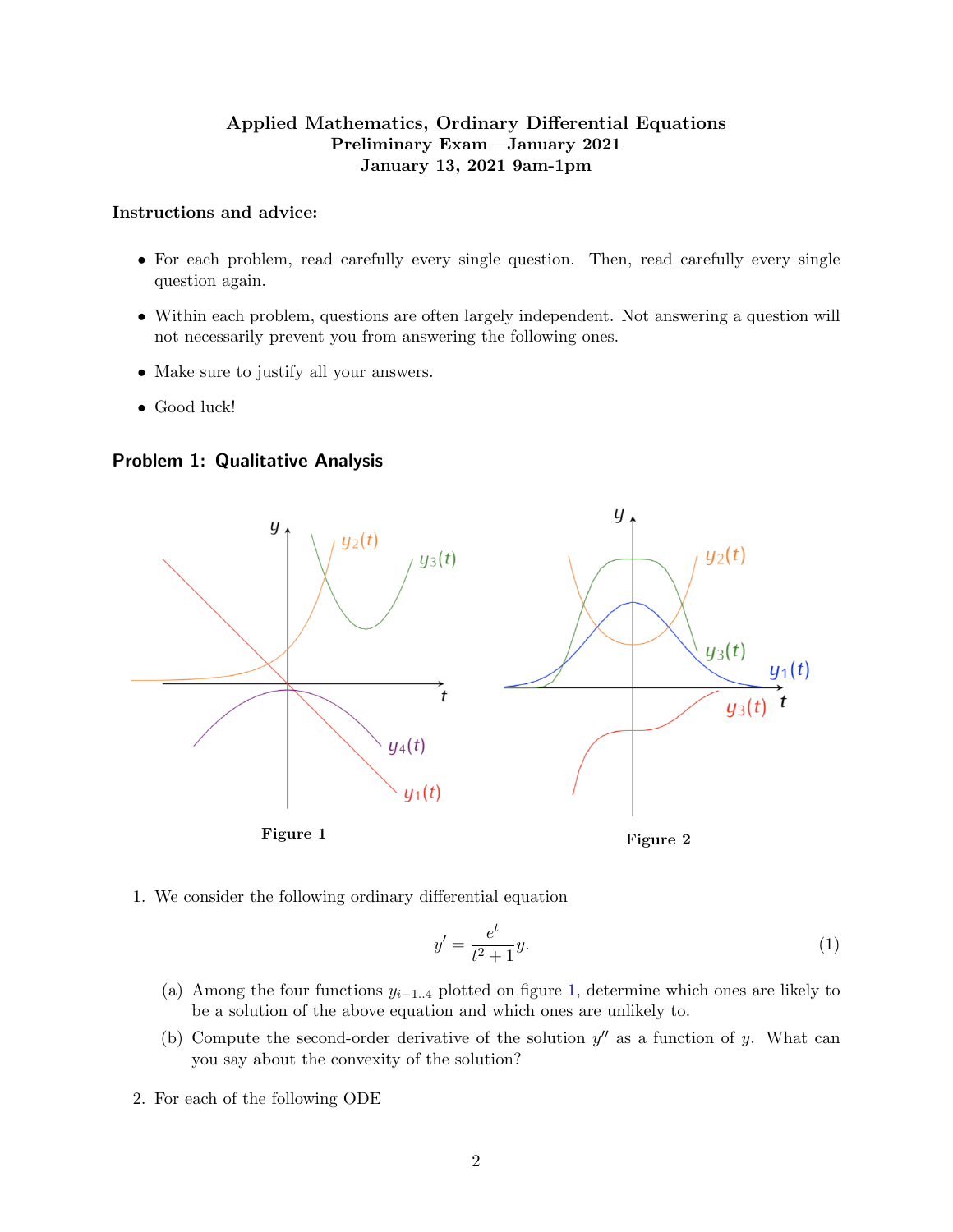(a)  $y' = -ty$ (b)  $y' = ty$ (c)  $y' = -t^2y$ (d)  $y' = -t^3y$ 

one of its solution is plotted on figure [2.](#page-1-0) Identify which solution correspond to which equation.

### Problem 2: Existence, Uniqueness, and their Implications

We consider the general Initial Value Problem (IVP)

$$
y' = f(y, t), \tag{2}
$$

$$
y(0) = y_0. \tag{3}
$$

- 1. What conditions the function  $f(y, t)$  must satisfy for the above problem to admit a unique solution?
- 2. We assume that these conditions are satisfied and that a unique solution solution is always for all times. We consider two solutions of the above problem  $y_1, y_2$  for two initial values  $y_0^1$ and  $y_0^2$ . Prove that if there exist a time  $t_c$  such that  $y_1(t_c) = y_2(t_c)$ , then  $y_1(t) = y_2(t)$  for all time and thus  $y_0^1 = y_0^2$ .
- 3. From now on, we assume that the function  $f(y, t)$  has the following form

$$
f(y,t) = e^{4-y^2} - 1.
$$
 (4)

- (a) Does the above function satisfy the conditions you enunciated in 2) a)? We will admit for the rest of the problem that if a unique solution exists, it is defined for all times.
- (b) Find two constant solutions (for two distinct initial conditions) to the IVP. We will call these constant  $\alpha$  and  $\beta$  with  $\alpha < \beta$ .
- 4. We are now interested in the particular solution for the initial condition

$$
y(0) = 0. \tag{5}
$$

- (a) Using the result from 2) b) prove that solution  $y(t)$  for the above initial condition cannot intersect the constant solutions you found in 2) c) ii).
- (b) Conclude that for all time  $\alpha < y(t) < \beta$
- (c) What is the limit of  $y(t)$  as t goes to  $\pm \infty$ ?
- (d) Discuss the convexity of  $y(t)$ .
- (e) Sketch the solution.

#### Problem 3: Power Series

Consider the Initial value problem

$$
y' = y^2, \tag{6}
$$

 $y(0) = 1.$  (7)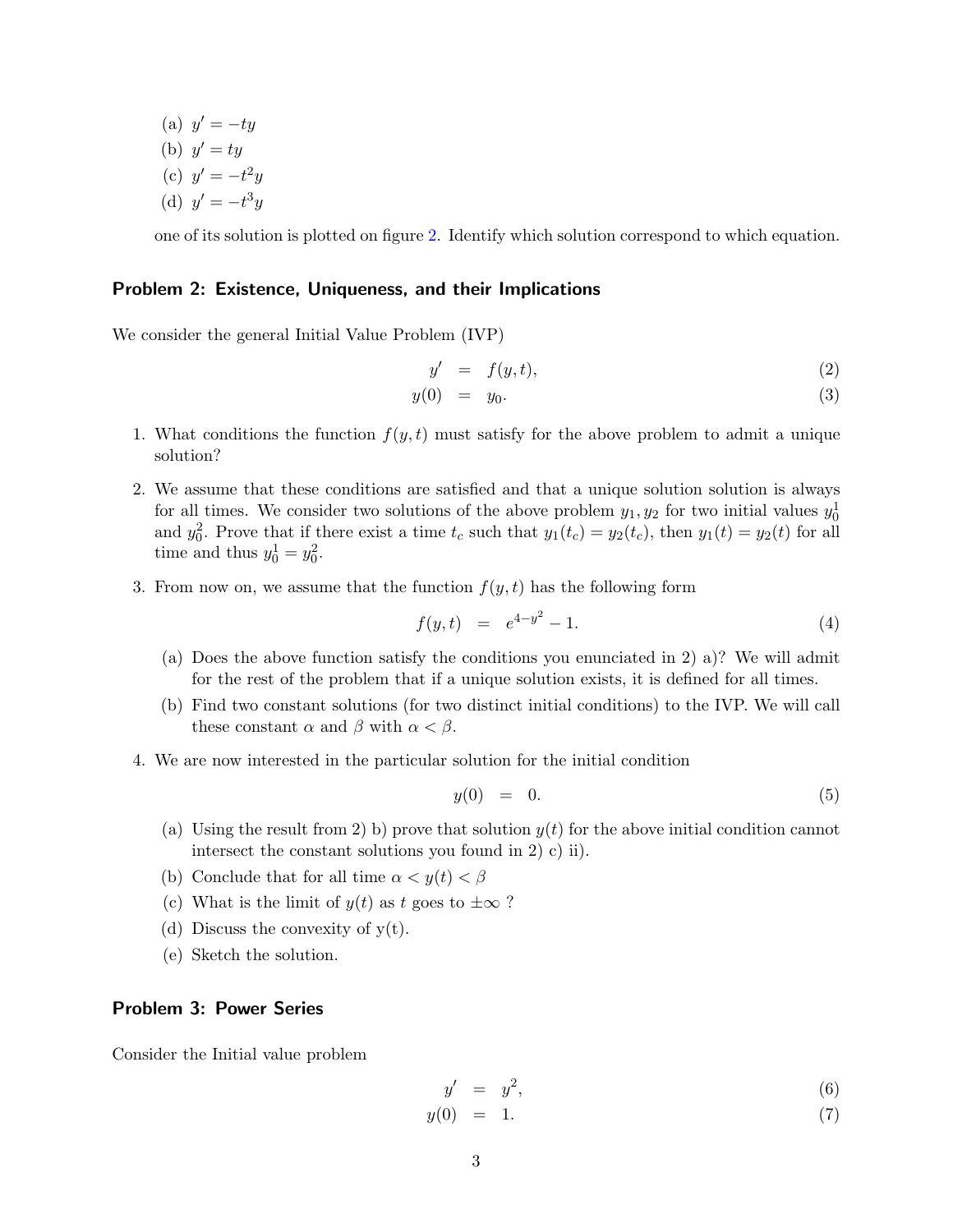- 1. Discuss wether it is a good strategy to seek for a power series solution.
- 2. Prove that the unique solution is

$$
y(t) = \frac{1}{1-t}
$$

3. Using a Taylor expansion, show that the power series expansion  $p(t)$  of  $y(t)$  around  $t = 0$  is

$$
p(t) = \sum_{n=0}^{\infty} t^n.
$$

- 4. What is the radius of convergence of the above power series? For which t are the power serie and the solution identical?
- 5. Are the function and its power series well defined at  $x = 1$  and  $x = -1$ ?
- 6. Are you answer to 4) and 5) consistent?

## Problem 4: First-Order ODE

We consider  $y(t)$  the general solution of the following Bernoulli equation

$$
2y' + y = (t - 1)y^3
$$
 (8)

and introduce the variable  $z(t) = y(t)^{-2}$ 

- 1. Express  $z'$  as a function of  $y'$ .
- 2. Prove that z is the general solution of

<span id="page-3-0"></span>
$$
a(t)y' + b(t)y = g(t),
$$
\n(9)

and determine the functions  $a, b$  and  $g$ .

- 3. What are the homogeneous and general solutions of [\(9\)](#page-3-0)?
- 4. What is the general solution of the Bernoulli's equation?

## Problem 5: System of ODE

Consider the system of coupled ODE

<span id="page-3-1"></span>
$$
X' = AX + B(t) \tag{10}
$$

with

$$
A = \begin{pmatrix} 0 & 1 \\ 1 & 0 \end{pmatrix} \quad \text{and} \quad B(t) = \begin{pmatrix} 4e^t \\ 0 \end{pmatrix}
$$

1. Does the above system have a unique solution?